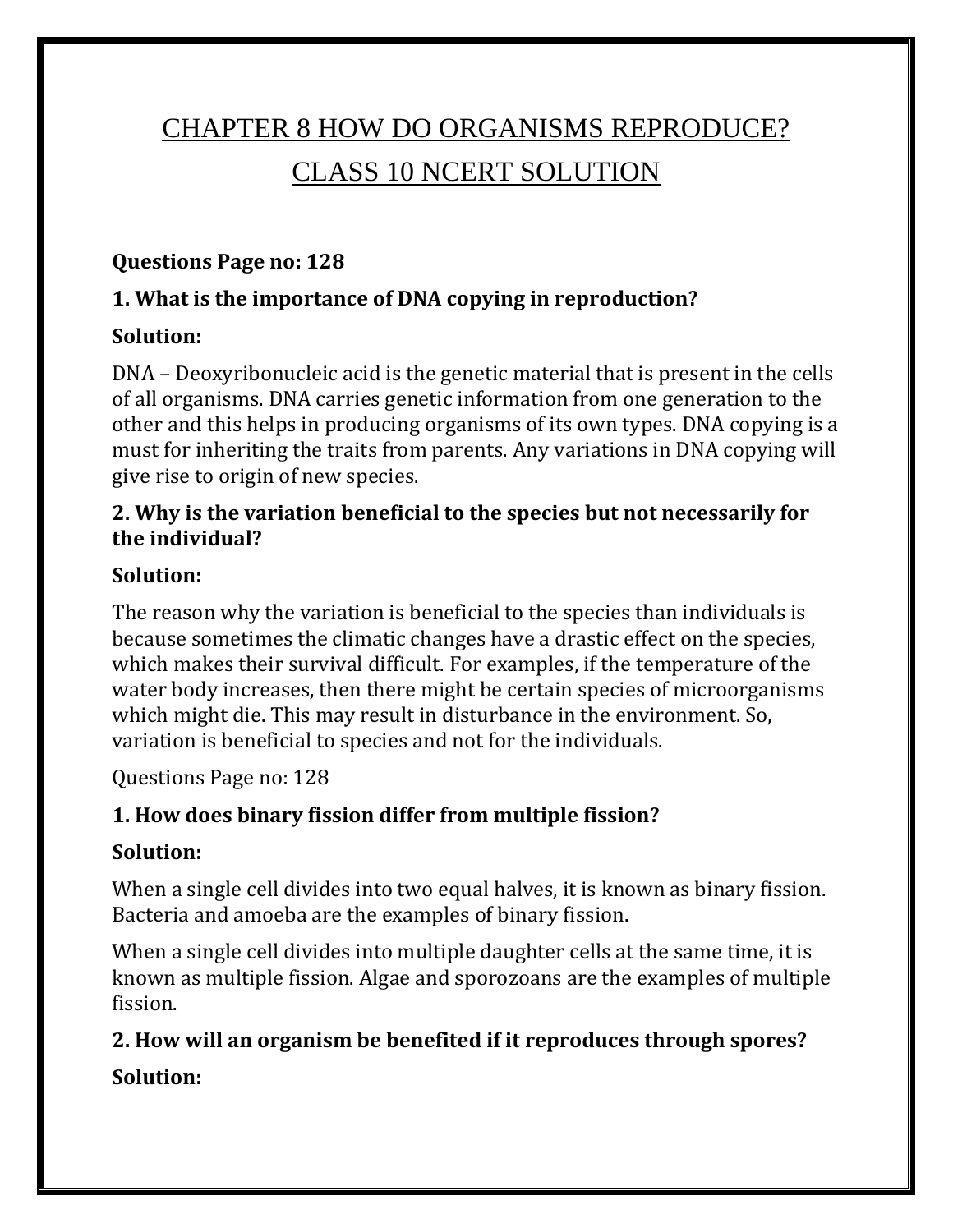Following are the ways through which an organism will be benefited if it reproduces through spores:

- Number of spores produced in one sporangium would be large.
- In order to avoid competition at one place, spores can be distributed to faraway places with the help of air.
- In order to prevent dehydration under unfavorable conditions, the spores are covered by thick walls.

#### **3. Can you think of reasons why more complex organisms cannot give rise to new individuals through regeneration?**

### **Solution:**

Organisms at higher complex levels cannot give rise to new individuals through regeneration because they have organization of their organs system at different levels. All these organ systems are interconnected and work in full coordination. They can regenerate a few of their lost body parts like skin, blood, muscles, etc. but can't give rise to new individuals.

#### **4. Why is vegetative propagation practised for growing some types of plants?**

### **Solution:**

Following are the advantages of practising vegetative propagation for growing some types of plants:

- Crops like orange, banana, pineapple do not have viable seeds, so vegetative propagation can be used.
- It is a rapid, cheap and easier method to grow crops.
- It can be used in places where seed germination fails.
- A good quality of variety can be preserved.

# **5. Why is DNA copying an essential part of the process of reproduction?**

### **Solution:**

DNA copying is an essential part of the process of reproduction because it carries the genetic information from the parents to offspring. A copy of DNA is produced through some chemical reactions resulting in two copies of DNA. Along with the additional cellular structure, DNA copying also takes place which is then followed by cell division into two cells.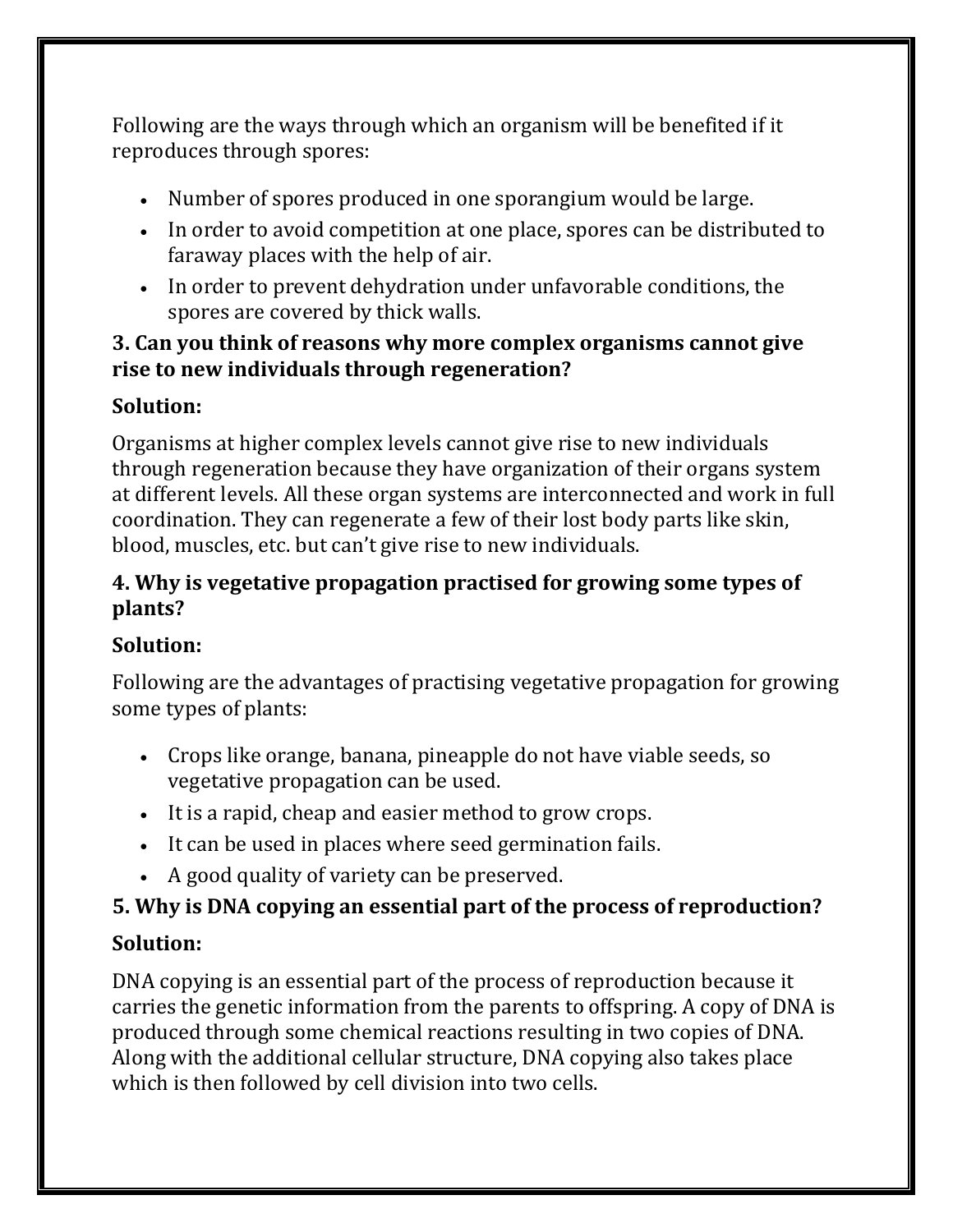### Questions Page No: 140

# **1. How is the process of pollination different from fertilization?**

### **Solution:**

Pollination is defined as the process of transfer of pollens from anther to stigma. The process takes place with the help of pollinators like air, water and some insects.

Fertilization is defined as the fusion of male and female gametes. It takes place in the ovule and leads to the formation of zygote.

#### **2. What is the role of the seminal vesicles and the prostate gland?**

### **Solution:**

Lubrication of sperms and providing of a fluid medium for the easy transportation of sperms takes place with the help of secretions from the seminal vesicles and the prostate gland. These secretions also provide nutrients in the form of fructose, calcium and some enzymes.

# **3. What are the changes seen in girls at the time of puberty?**

# **Solution:**

Following are the changes seen in girls at the time of puberty:

- In genital area, hair growth appears.
- Hair growth in other areas like underarms, face, hands and legs.
- The size of uterus and ovary increases.
- The size of the breast increases followed by darkening of the nipple skin that is present at the tip of the breast.
- Beginning of menstrual cycle.
- Appearance of pimples, as the oil secretion is more from the skin.

# **4. How does the embryo get nourishment inside the mother's body?**

# **Solution:**

The lining of the uterus thickens after fertilization. The blood flow is good so as to nourish the growing embryo. Placenta is a special tissue which is embedded in the uterine wall and helps the embryo get the nourishment from the mother's tissue. Placenta has villi on the embryo side and blood space on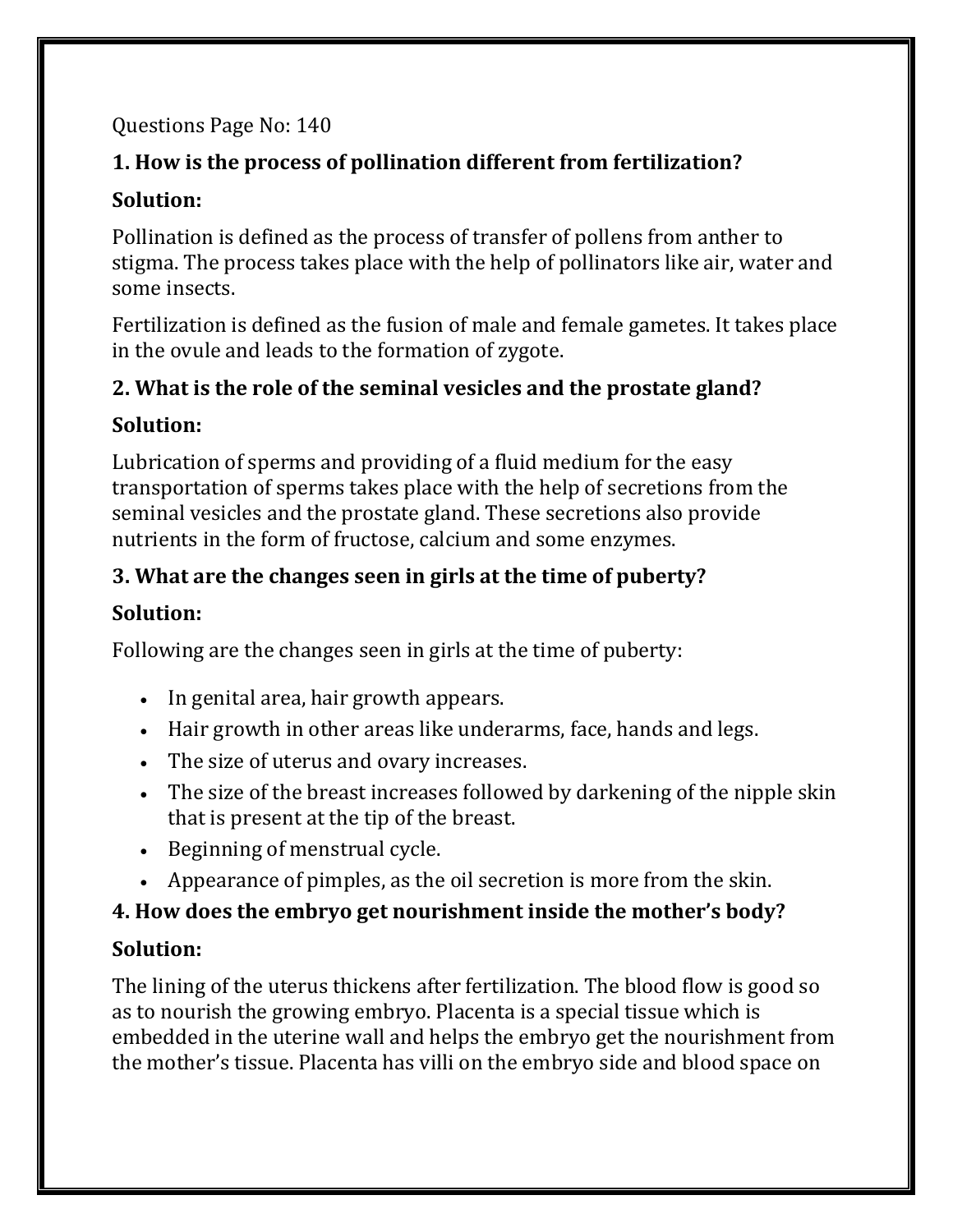the mother's side. This spacing provides a large area between the mother and the embryo and also for waste removal.

#### **5. If a woman is using a Copper-T, will it help in protecting her from sexually transmitted diseases?**

#### **Solution:**

No, because usage of copper-T cannot stop the contact of body fluids. Hence, it cannot protect her from getting sexually transmitted diseases.

Exercises Page no: 141

# **1. Asexual reproduction takes place through budding in**

**(a) Amoeba**

- **(b) Yeast**
- **(c) Plasmodium**
- **(d) Leishmania**

# **Solution:**

(b) Yeast

Yeast is an example for asexual reproduction taking place through budding. A small protuberance is produced on the parent cell that grows in full size forming a bud. In the parent cell, the daughter nucleus splits and migrates to the daughter cell. By forming a constriction, the bud detaches from the mother's body at the base. This process of budding continues to form a chain of bud cells. The mother cell is smaller than the daughter cell.

#### **2. Which of the following is not a part of the female reproductive system in human beings?**

**(a) Ovary**

**(b) Uterus**

**(c) Vas deferens**

# **(d) Fallopian tube**

# **Solution:**

**(**c) Vas deferens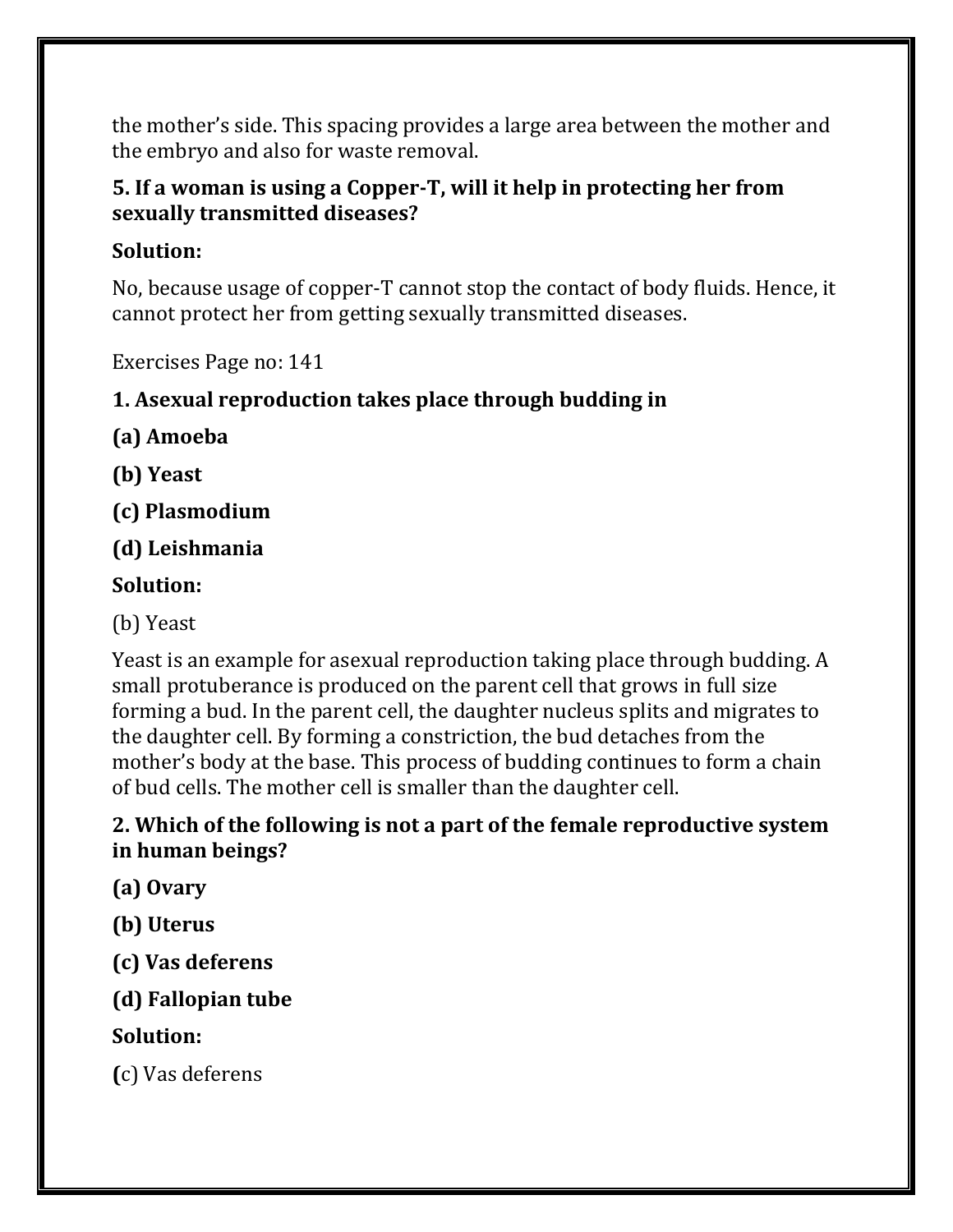Vas deferens is a part of male reproductive system. It is a long, muscular tube travelling from the epididymis into the pelvic cavity. It is behind the bladder. Its function is to transport the mature sperm to the urethra. It also carries urine to the outside of the body.

## **3. The anther contains**

- **(a) Sepals**
- **(b) Ovules**
- **(c) Pistil**
- **(d) Pollen grains**

# **Solution:**

(d) Pollen grains.

Pollen grains are the microscopic particles that occurs in the pollen giving rise to male gametophyte of a seed plant.

#### **4. What are the advantages of sexual reproduction over asexual reproduction?**

### **Solution:**

Following are the advantages of sexual reproduction:

- The offspring has the characters of both the parents.
- The survival of the species is ensured as there are more variations.
- The offspring can easily adapt to environmental changes.
- It also improves the health of humans.

# **5. What are the functions performed by the testis in human beings?**

# **Solution:**

Following are the functions performed by the testis in human beings:

- Apart from the production of sperms, it also produces the male hormone known as androgens.
- They also produce hormone called testosterone, which is responsible for secondary sexual characters in boys.

# **6. Why does menstruation occurs?**

# **Solution:**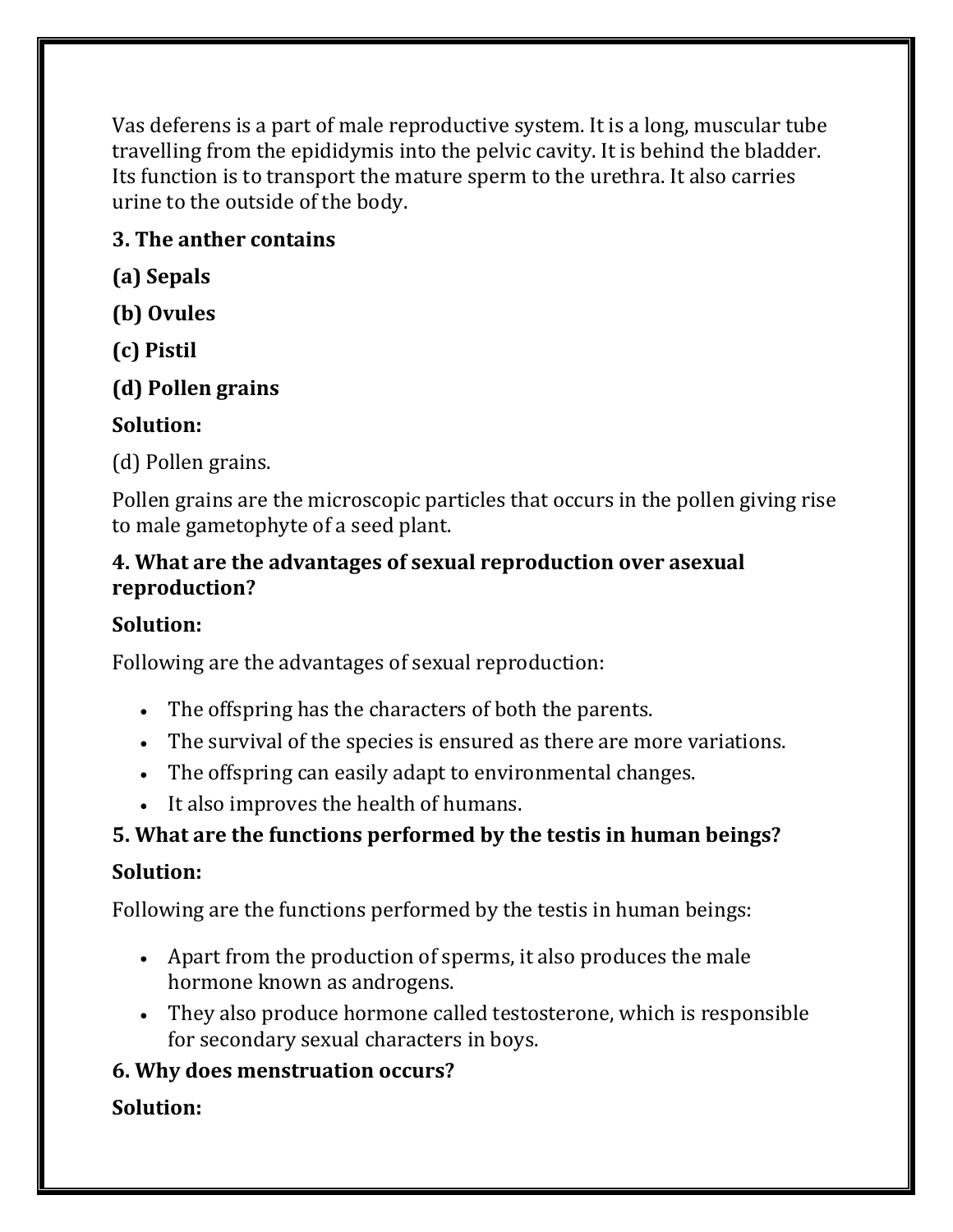Menstruation is the normal bleeding of the vaginal line which starts between puberty and lasts till menopause. During this period, the body prepares itself for pregnancy.

Every month an egg is released from one of the ovaries at the same time where the uterus prepares itself for fertilized egg. The inner lining of the uterus gets thickened and is supplied with sufficient amount of blood for the embryo. Since there is no interaction between the egg and the sperms, the fertilization of egg doesn't takes place. So when the egg doesn't get fertilized, the uterus lining breaks down slowly resulting in menstruation.

# **7. Draw a labelled diagram of the longitudinal section of a flower.**



#### **Solution:**

### **8. What are the different methods of contraception?**

#### **Solution:**

Following are the different methods of contraception:

- Natural method: In this method, the main focus is to avoid the meeting of sperms and ovum. This can be achieved by avoiding the mating from  $10<sup>th</sup>$  to  $17<sup>th</sup>$  day of the menstrual cycle. During this period, there are high chances of fertilization as ovulation is expected.
- Barrier method: In this method, the meeting of sperms and ovum is avoided by using a barrier. These barriers are available for males as well as for females. Condoms for both male and female, diaphragms for female, cervical cap and contraceptive sponge for females.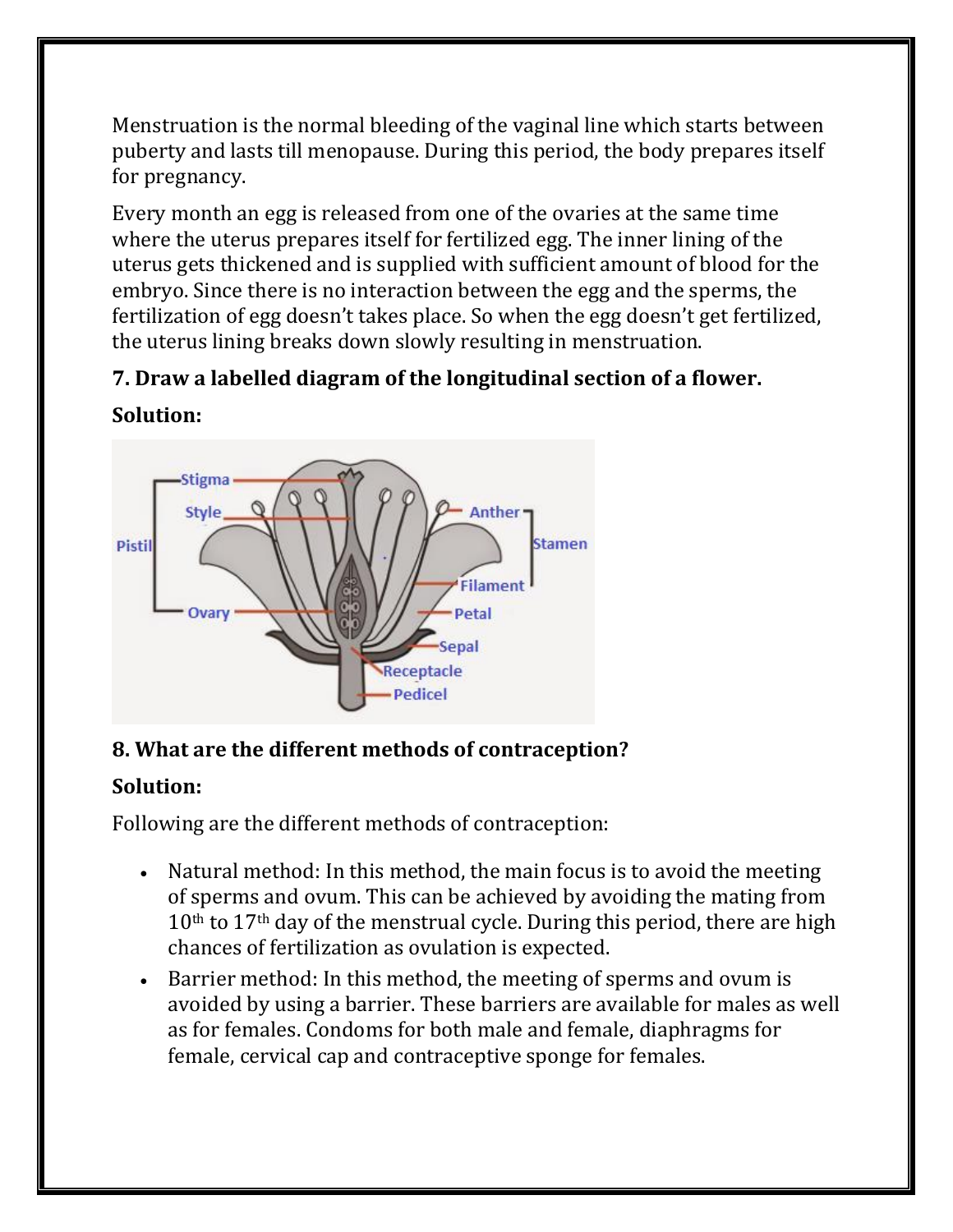- Oral contraceptives: In this methods, pills are taken orally. These pills contain small portion of hormones that block the eggs so that fertilization doesn't takes place.
- Implants and surgical method: In this method, contraceptive devices like copper-T or a loop can be used to block the meeting of sperms and ovum. In surgical method, the fallopian tubes are blocked in females to stop flow of eggs and vas deference is blocked in men to stop the flow of sperms.

#### **9. How are the modes for reproduction different in unicellular and multicellular organisms?**

# **Solution:**

The different modes of reproduction in unicellular organisms are fission, budding, etc. Here, the cell divides into two daughter cells and this process of cell division continues.

Whereas, in multicellular organisms there is a different organ system for reproduction. The different modes of reproduction in multicellular organisms are vegetative propagation, spore formation, etc.

In more complex organisms like humans and animals, the reproduction is through sexual reproduction.

#### **10. How does reproduction help in providing stability to populations of species?**

# **Solution:**

Reproduction is the process of producing the same kind of species by the existing species. This is done so as to maintain the population of that species and also to take forward their species to next generations. Stability is maintained by keep a check of rate of births and rate of deaths.

# **11. What could be the reason for adopting contraceptive methods?**

# **Solution:**

Following are the reasons for adopting contraceptive methods:

- To control population
- To avoid unplanned pregnancy
- To avoid transfer of sexually transmitted diseases